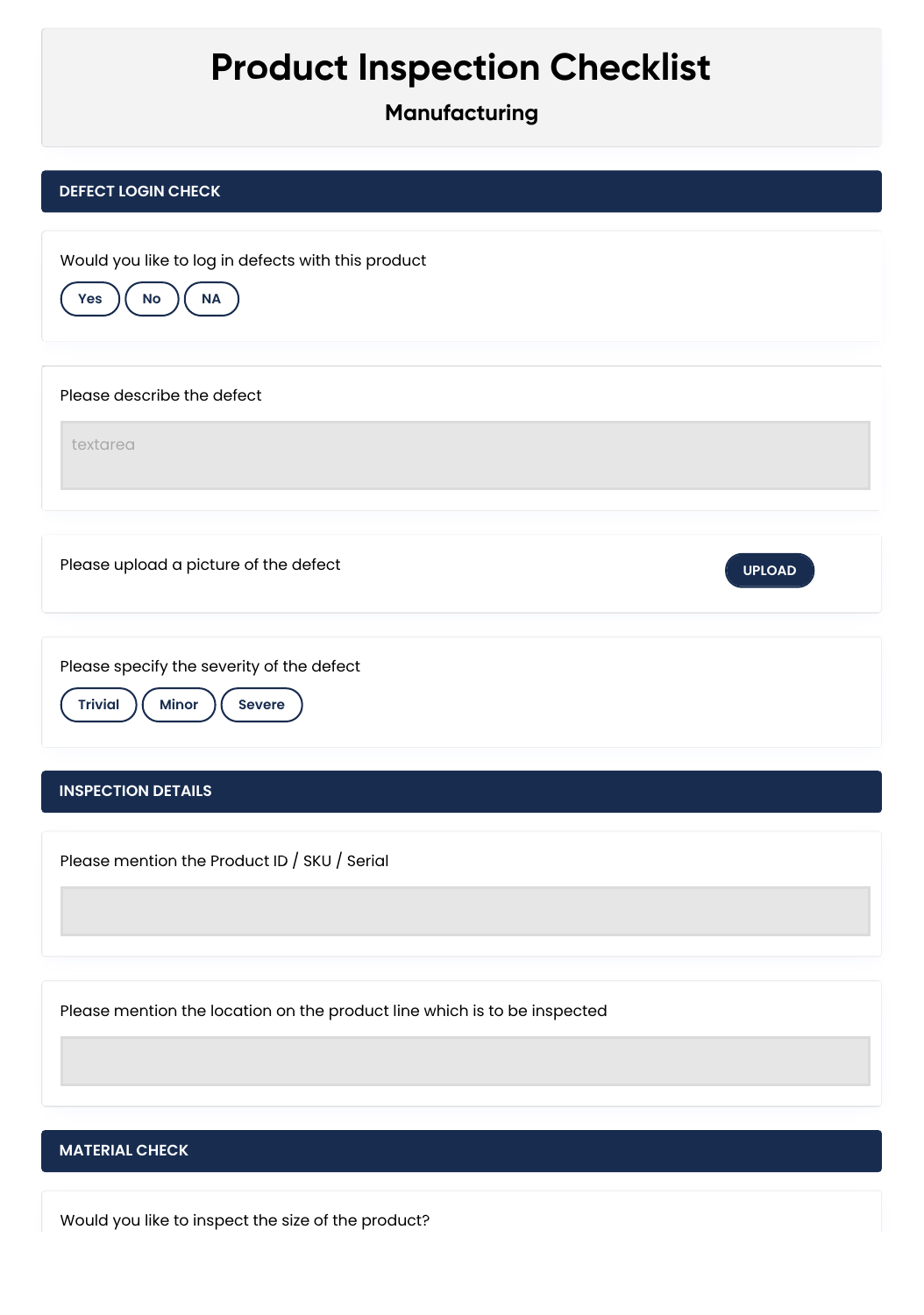

| Please mention failed measures, if any                                                  |
|-----------------------------------------------------------------------------------------|
| textarea                                                                                |
|                                                                                         |
| Would you like to inspect the color of the product<br>$\mathsf{No}$<br><b>NA</b><br>Yes |
| Please mention failed measures, if any                                                  |
| textarea                                                                                |
| Would you like to inspect the weight of the product                                     |
| $\mathsf{No}$<br>$\sf NA$<br>Yes                                                        |
| Please mention failed measures, if any                                                  |
| textarea                                                                                |
|                                                                                         |
| Would you like to materially inspect the product<br><b>NA</b><br>Yes<br>No              |

Please mention failed measures, if any

textarea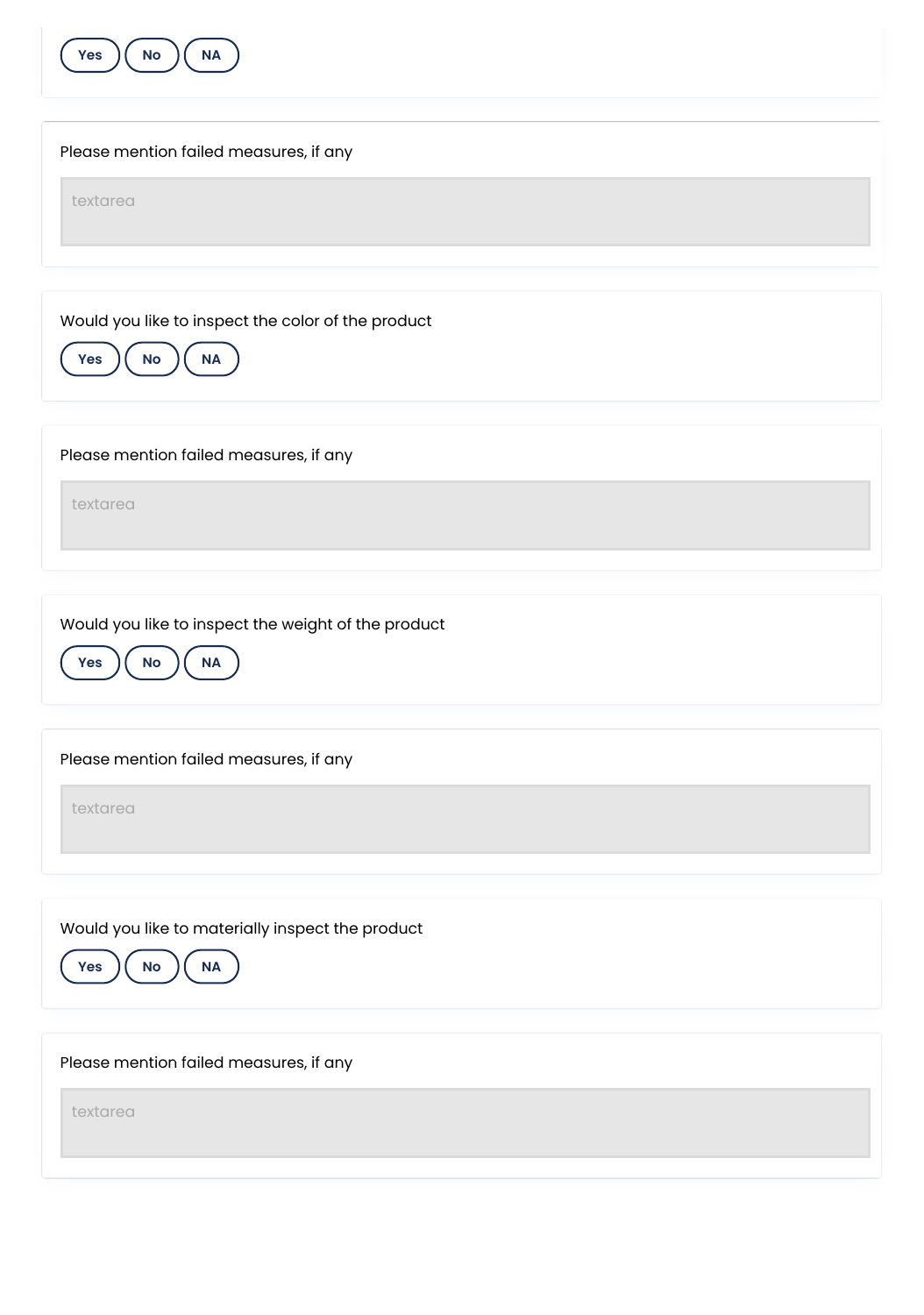

### **PACKAGING CHECK**

Would you like to inspect the product packaging



Please mention failed measures, if any

textarea

#### **SIGNING OFF**

**TYPE OF INSPECTION** Please confirm if the product is in an acceptable condition **Acceptable Unacceptable** Auditor's Signature **SIGNATURE** Would you like to visually inspect the product **Yes**  $\left(\begin{array}{c} \mathsf{No} \end{array}\right)$  **NA**